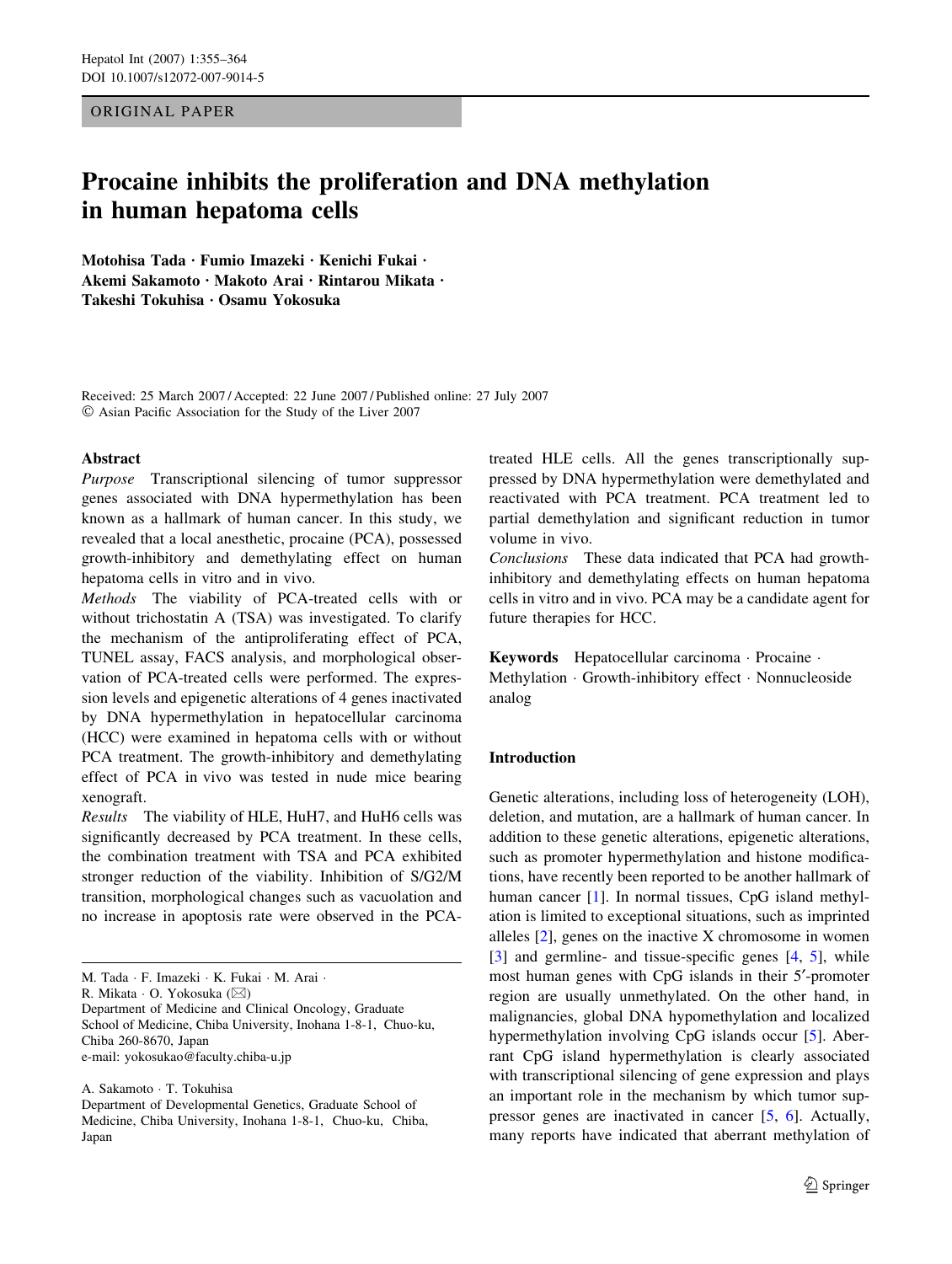tumor suppressor genes might be involved in the development of malignancies.

As described above, CpG island methylation is not a common finding in normal cells, so cytosine methylation of tumor suppressor genes in cancer cells seems to provide a highly specific target for pharmacologic therapy. Indeed, it has been reported that the reexpression of silenced tumor suppressor genes with a demethylating drug, 5-aza-2'-deoxycytidine (DAC), led to strong inhibitory effects on cancer cell growth in vitro and in vivo [[7\]](#page-8-0). Although DAC has the most potent hypomethylating effect among several cytidine analog and was used for the early clinical trials in malignant hematologic diseases [[8,](#page-8-0) [9\]](#page-8-0), its mutagenic or carcinogenic properties possibly induced by its incorporation into DNA, resulting in blockage of DNA synthesis, prevent its widespread clinical use [\[10](#page-8-0)]. Thus, demethylation drugs that are nonnucleoside analog and not incorporated into DNA have been the target of investigations.

The antiarrhythmic drug procainamide (PCAA) has been known as an inhibitor of DNA methylation in human T cells for some time, and its demethylating effect on T cells leads to the overexpression of lymphocyte functionassociated antigen 1 that makes T cells autoreactive [[11,](#page-8-0) [12](#page-8-0)]. PCAA was also reported to restore the expression of tumor suppressor genes—glutathione S-transferase P1 (GSTP1), estrogen receptor (ER), retinoic-receptor (RAR)  $\beta$ , and  $p16^{INK4a}$ —in cancer cells in which they had been silenced by promoter hypermethylation, showing mild inhibition of xenograft tumor growth [[13,](#page-8-0) [14\]](#page-8-0).

Recently, the local anesthetic procaine (PCA), an analog of procainamide, was also revealed to be a DNA-demethylating agent with growth-inhibitory effect in a human breast cancer cell line, MCF-7 [[15\]](#page-8-0). However, there has been only this one report regarding PCA having a demethylating effect on cancer cells, and in this report, PCA was shown to have such effect only in vitro and in a certain cell type. We therefore investigated the properties of PCA, such as growth-inhibitory and demethylation effect, on hepatoma cells in vitro and in vivo.

# Materials and methods

#### Cell culture and drug treatment

The human hepatoma and hepatoblastoma cell lines HLE, HuH7, HepG2, HuH6, and PLC/PRF/5 were obtained from the Health Science Research Bank (Osaka, Japan), Hep3B from the Cell Resource Center for Biomedical Research (Sendai, Japan), and primary human hepatocytes from ACBRI (Kirkland, WA). The hepatoma and hepatoblastoma cell lines were grown in Dulbecco's modified Eagle medium (DMEM) (Invitrogen Life Technologies, Carlsbad, CA) supplemented with 10% fetal bovine serum, 100 units/ ml of penicillin, and 100 µg/ml of streptomycin (Invitrogen). Primary human hepatocytes were cultured in CS-C complete medium (Cell Systems, Kirkland, WA) containing 10% serum and CS-C growth factor. For demethylation experiments, cells were plated at a density of  $5.0 \times$  $10<sup>5</sup>$  cells/100-mm dish and cultured for 24 h, followed by 96 h' culture with DAC (Sigma Chemical Co., St. Louis, MO), or procaine hydrochloride (PCA) (Sigma), or procainamide hydrochloride (PCAA) (Sigma) at concentrations of  $1 \mu M$ ,  $1 \dot{m}M$ , and  $1 \dot{m}M$ , respectively. Culture medium with or without drug was changed every 24 h.

3-(4,5-Dimethylthiazol-2-yl)-5- (3-carboxymethoxyphenyl)-2-(4-sulfophenyl)- 2H-tetrazolium (MTS) assay

The viable cell numbers of hepatoma, hepatoblastoma, and primary human hepatocytes treated with 1 mM of PCA were determined by MTS assay (CellTiter 96 AQ<sub>ueous</sub> One Solution Cell Proliferation Assay; Promega Corp., Madison, WI). For the cell lines sensitive to PCA treatment, time-dependent (72, 96, and 120 h) and dose-dependent (0.5, 1, 1.5, and 2 mM) reduction of the viability by PCA were also examined by MTS assay. Next, to compare the cell viability-reduction effect of PCA with other drugs that elicit epigenetic alterations, hepatoma cells and primary human hepatocytes were treated with  $1 \mu M$  of DAC, or 1 mM of PCAA, or  $0.67 \mu M$  of trichostatin A (TSA) alone or in combination, and then the viable cell numbers were determined by MTS assay. TSA was added 24 h before the measurement by MTS assay. We also treated the cells with no drug as a control. All assays were carried out in triplicate.

TdT-mediated dUTP-biotin nick end labeling (TUNEL) assay

For apoptosis analysis, we performed the TUNEL assay on HLE cells treated with no drug (control), or  $1 \mu M$  of DAC, or 1 mM of PCA, or 1 mM of PCAA for 96 h according to the manufacturer's instructions (Takara Bio Inc., Otsu, Japan). The proportion of TUNEL-positive cells was calculated by counting at least 500 cells randomly. All assays were carried out in triplicate.

Fluorescence-activated cell sorter (FACS) analysis

For cell cycle analysis, HLE cells and primary human hepatocytes were treated with or without 1 mM of PCA for 96 h, fixed in ice-cold 70% ethanol, and then subjected to DNA staining in PI buffer containing 0.05 mg/ml of propidium iodide (Wako Pure Chemical Industries Ltd., Osaka,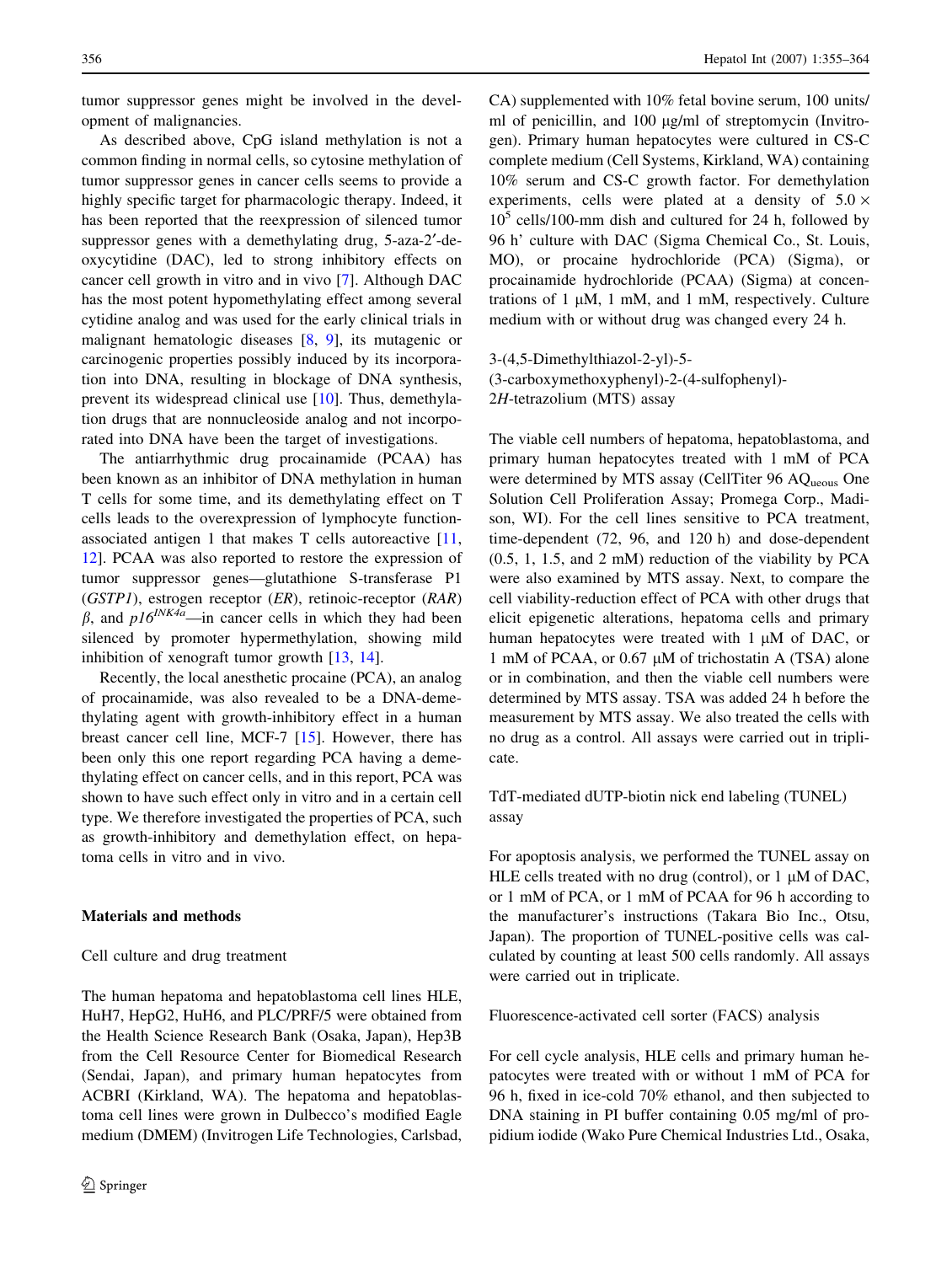Japan), 0.1% sodium citrate (Wako), 0.02 mg/ml of ribonuclease A (Wako), 0.3% polyoxyethylene (9) octylphenyl ether (NP-40) (Wako). DNA fluorescence of 20,000 cells was analyzed by using FACS Calibur and CellQuest software (BD Biosciences, San Jose, CA). All assays were carried out in triplicate.

## Morphological observation

HLE cells were cultured for 5 days in medium with or without 1 mM of PCA. The culture medium was replaced daily. The morphological changes in HLE cells were then observed by microscope.

## Sodium bisulfite DNA sequencing

Genomic DNA extracted from each hepatoma and hepatoblastoma cell line and primary human hepatocytes treated with no drug (control) was subjected to sodium bisulfite sequencing for 5' CpG island of promoter region of  $p16^{INK4a}$ , hepatocyte growth factor activator inhibitor 2/ placental bikunin (HAI-2/PB), 14-3-3-sigma, and NADP (H): quinone oxidoreductase  $1 (NQO1)$  genes, which were reported to be methylated in HCC [[16–](#page-8-0)[19\]](#page-9-0). To confirm DNA demethylation by the drugs, genomic DNA from the drug-treated cells was also subjected to bisulfite sequencing when they showed DNA hypermethylation of these genes. In brief, genomic DNA was modified by sodium bisulfite using a CpGenome DNA Modification Kit (Intergen, Purchase, NY) according to the manufacturer's instructions. The bisulfite-modified DNA was amplified by nested PCR using the specific primers for these four genes. PCR products were then subcloned into the pCR2.1-TOPO vector using a TA cloning kit (Invitrogen) according to the manufacturer's instructions. To determine the CpG methylation status of the 5<sup> $\prime$ </sup> CpG island of these genes, 10 clones from each cell line were sequenced using an ABI PRISM Dye Deoxy Terminator Cycle Sequencing Kit and analyzed on an ABI 377 DNA Sequencer (Applied Biosystems, Tokyo, Japan). Primer sequences were available on request.

#### Quantitative real-time RT-PCR

To examine the change of mRNA expression level of the above four genes with or without treatment of the drug, quantitative real-time RT-PCR was performed. About  $3 \mu$ g of total RNA from drug-treated or untreated cell lines was subjected to RT reaction by using random oligonucleotide primers and Superscript II reverse transcriptase (Invitrogen) according to the manufacturer's instructions. Realtime PCR was performed in 96-well plates on the ABI PRISM 7000 Sequence Detection System, and data were collected using Taqman Universal Master Mix and Taqman Gene Expression Assays Inventoried (Applied Biosystems). The standard curve method was used to calculate target gene expression normalized to  $\beta$ -actin gene. Each sample was analyzed in triplicate. All experiments were repeated twice.

#### In vivo experiment

HLE cells were propagated in vivo by inoculation of  $2.0 \times 10^6$  cells in 0.4 ml of PBS solution admixed with 75% Matrigel (BD Biosciences, Billerica, MA) into the subcutaneous region of the flanks of male nude mice (nu/ nu) of BALB/c background, 5 weeks old, purchased from CLEA Japan (Tokyo, Japan). Mice carrying visible HLE xenograft tumors 2 weeks after inoculation were treated with weekly intravenous injections of PCA at a dose of 0.5 mg (low dose) or 1 mg (high dose) (in 0.2 ml of saline) or DAC at a dose of 17.5 µg (in 0.2 ml of saline) or PCAA at a dose of 1 mg (in 0.2 ml of saline) or saline alone (0.2 ml) as a control for 6 weeks. To assess the effects of PCA and other drugs on tumor size, the mice were killed 2 weeks after the last treatment injection. For each animal, the tumor was measured with a caliper, and tumor volume was determined using the following formula: volume =  $0.5 \times$  (width)<sup>2</sup> × (length). Each experimental group consisted of six animals.

Genomic DNAs isolated from xenograft tumors of three saline-treated mice and three mice treated with 1 mg of PCA were also subjected to methylation analysis for  $p16^{INKAa}$ , HAI-2/PB, and 14-3-3-sigma genes in the same way as our cell line analysis. To determine the CpG methylation status of the 5<sup>'</sup> CpG islands of these genes, three clones from each mouse were sequenced. The study was conducted in accordance with the guidelines of our institute for the care and use of laboratory animals.

## Statistical analysis

Differences in mean values were evaluated by unpaired  $t$ test and differences in frequencies were evaluated by Fisher exact test. Results were considered statistically significant at  $P < .05$ .

## Results

PCA reduced the viable number of hepatoma cells

Assessment of the viable cell number after 96 h culture using the MTS assay revealed that the viability of HLE, HuH7, and HuH6 cells was significantly reduced by the treatment with 1 mM of PCA (77.4  $\pm$  11.0%, 70.1  $\pm$  11.4%, and 86.9  $\pm$  9.2% relative to control, respectively;  $P < .0001$  $P < .0001$ ) (Fig. 1A–C), while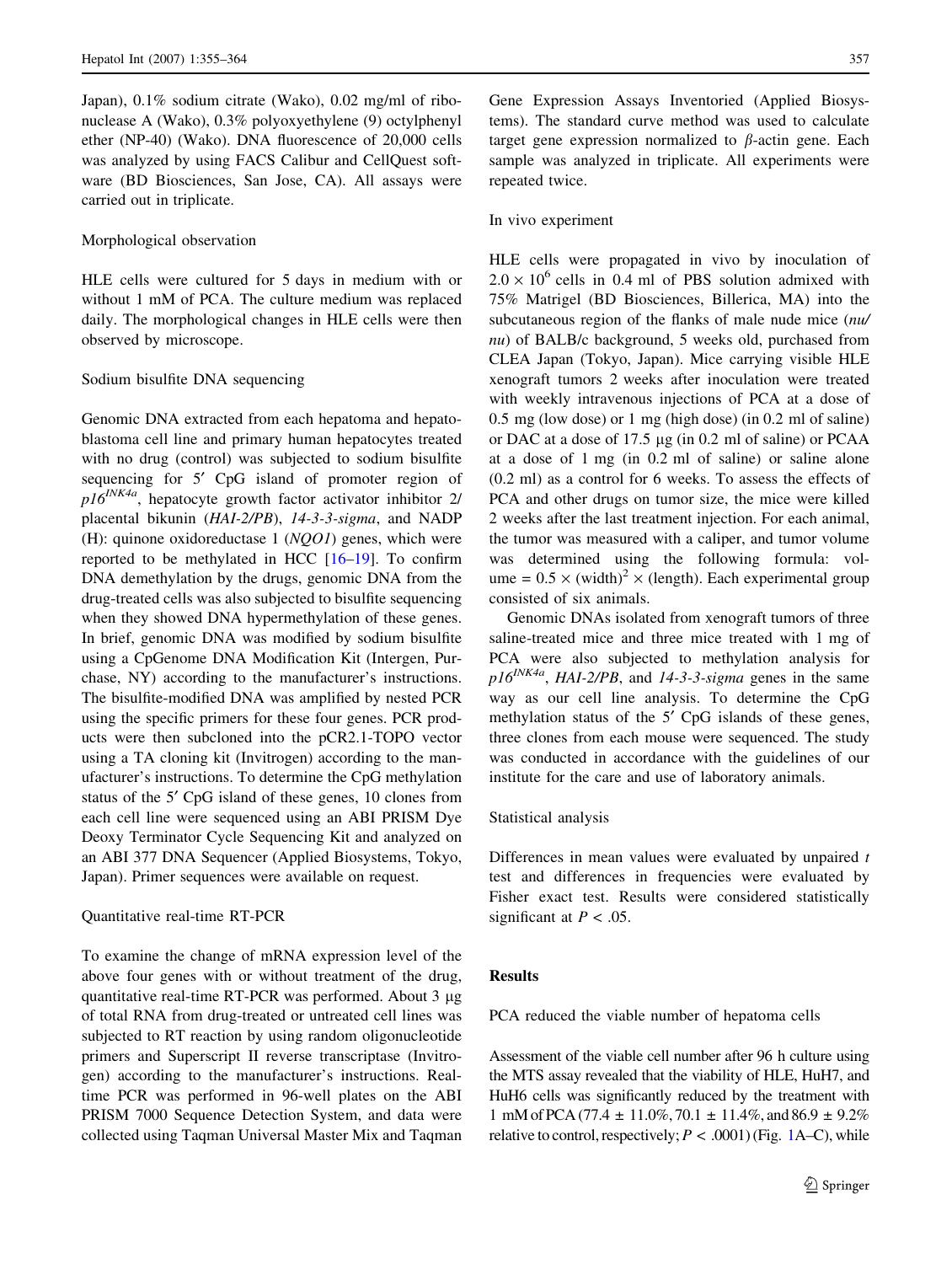<span id="page-3-0"></span>PCA did not reduce the viability of HepG2, Hep3B, PLC/PRF/5 cells, and primary human hepatocytes (data not shown) (Fig. 1D). MTS assay also revealed that PCA showed dosedependent reduction of HLE and HuH7 cell viability. Especially, the 96 h treatment of 2 mM of PCA extremely reduced the viable number of HLE and HuH7 cells (12.3  $\pm$  11.8% and  $20.1 \pm 9.4\%$  relative to control, respectively), while primary human hepatocytes with the same treatment showed no reduction in viability at all (Fig. 1A–D). PCA also reduced the viable number of HLE, HuH7, and HuH6 cells in a timedependent manner (Fig. [2A](#page-4-0)–C).

The MTS assay revealed that single doses of the other drugs that elicited epigenetic alterations, such as DAC, PCAA, and TSA, showed no reduction of the viability of HLE, HuH7, and HuH6 cells, with the exception of the treatment of HuH7 cells with  $1 \mu$ M of DAC (Fig. [3](#page-4-0)A–C). The combination treatment with TSA and 1 mM of PCA significantly decreased the viability of HLE, HuH7, and HuH6 cells as well as the combination treatment with TSA and  $1 \mu M$  of DAC or  $1 \mu M$  of PCAA as compared with the effect of the treatment with TSA alone  $(P < .0001)$ (Fig. [3](#page-4-0)A–C). On the other hand, primary human hepatocytes treated with TSA and 1 mM of PCA showed no decrease in viable cell number, while the treatment with TSA and  $1 \mu M$  of DAC was associated with significantly decreased viability ( $P < .0001$ ). A single dose of 1 mM of PCAA also showed significant reduction in viable primary human hepatocytes  $(P = .0025)$  (Fig. [3D](#page-4-0)).

PCA has no apoptotic effect on HLE cells

No increase in the apoptosis rate was observed as a consequence of 96 h treatment with PCA and PCAA, compared to control, while 96 h treatment with DAC led to a significant increase of TUNEL-positive cells ( $P < .0001$ ) (Fig. [4\)](#page-5-0).

PCA inhibits S/G2/M transition of HLE cells

FACS analysis was performed to examine cell cycle changes in these PCA-treated HLE cells. As a control, we also analyzed the cell cycle of PCA-treated primary human hepatocytes on which PCA had no growth-inhibitory effect. We found that PCA treatment significantly increased S-phase populations and decreased G2/M-phase populations, compared with those of non-PCA-treated HLE cells  $(P = .0024$  and .00138, respectively) (Fig. [5A](#page-5-0)), but no change in the cell cycle was seen in primary human hepatocytes with or without PCA treatment (Fig. [5](#page-5-0)B).

PCA treatment leads to morphological changes in HLE cells

About 5 days of treatment with PCA led to morphological changes such as vacuolation, cell rounding, and retraction from the surface on which they were growing, while no spherical change or vacuolation was seen in HLE cells without PCA treatment (Fig. [6](#page-5-0)).

Fig. 1 Dose-dependent antiproliferative effect of PCA on hepatoma cells. HLE (A), HuH7  $(B)$ , HuH6  $(C)$  cells, and primary human hepatocytes (D) were cultured for 96 h with several concentrations of PCA. Shown are mean  $\pm$  SD values from the results of three independent experiments.  $*P < .0001, **P = .0015$ 

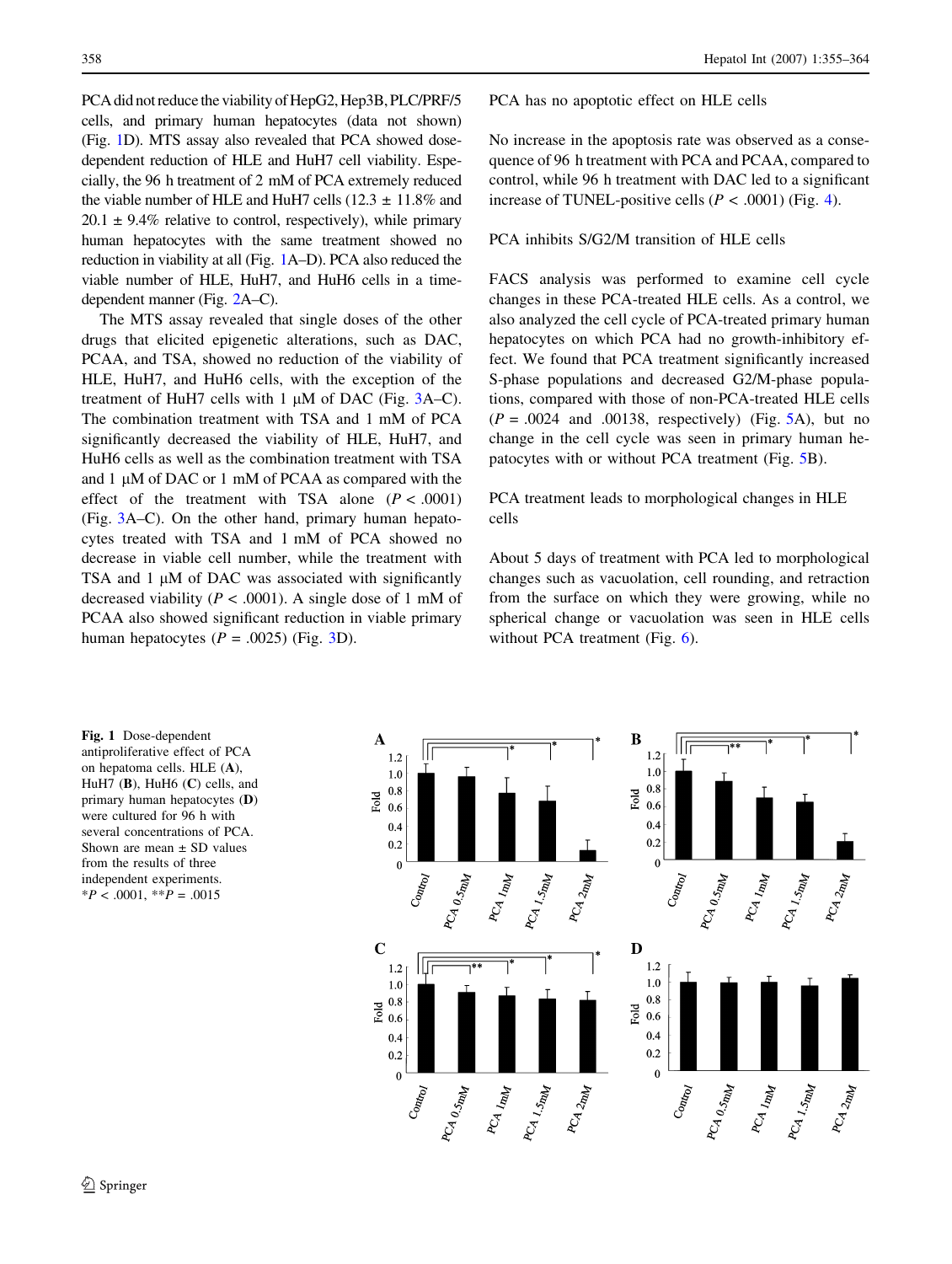<span id="page-4-0"></span>Fig. 2 Time-dependent antiproliferative effect of PCA on hepatoma cells. HLE (A), HuH7  $(B)$ , and HuH6  $(C)$  cells were cultured with 1 mM of PCA for 72, 96, and 120 h. Shown are mean  $\pm$  SD values from the results of three independent experiments.  $*P < .0001, **P = .0005,$ \*\*\* $P = .0072$ , \*\*\*\* $P = .018$ 

Fig. 3 Antiproliferative effect of several drugs on hepatoma cells and primary human hepatocytes. HLE (A), HuH7 (B), and HuH6 (C) cells, and primary human hepatocytes (D) were cultured for 96 h with DAC, PCA, PCAA, or TSA. Shown are mean  $\pm$  SD from the results of three independent experiments.  $*P < .0001$ ,  $*$  $P = .0025$ . Closed bars, single-dose treatment; open bars, combination treatment



PCA has a demethylating effect on hepatoma cells and restores gene expression

The occurrence of hypermethylation of 5<sup>'</sup> CpG islands and the mRNA expression of  $p16^{INKA}$ , HAI-2/PB, 14-3-3-sigma, and NQO1 genes were analyzed by sodium bisulfite DNA sequencing and quantitative real-time RT-PCR. The 5' CpG island of  $p16^{iNKAa}$  gene was hypermethylated in HLE and HuH7 cells, HAI-2/PB gene in HLE and HuH7 cells, 14-3-3-sigma gene in HLE cells, and NQO1 gene in HuH6 cells, and without drug treatment the transcription level of these genes was very low in each cell. This analysis revealed that PCA treatment led to the partial demethylation and restoration of mRNA expression of all four genes in these cells, respectively, similar to that on treatment with DAC and PCAA. Representative results are shown in Fig. [7A](#page-6-0)–D.

PCA has a growth-inhibitory effect against xenograft in vivo

We investigated the effect of PCA on the growth of HLE cells that had been transplanted into nude mice. Weekly treatment with a high dose of PCA (1 mg/mouse, once a week) for 6 weeks showed significant tumor growthinhibitory effect ( $P < .0001$ ); tumor volume was reduced by as much as  $42.2 \pm 4.3\%$  relative to the tumor volume of the control, and no obvious adverse effects occurred (Fig. [8](#page-7-0)). By the treatment with DAC, PCAA, and a low dose of PCA, tumor volume was also reduced by as much as  $21.5 \pm 5.8\%$ ,  $38.2 \pm 4.2\%$ , and  $23.2 \pm 5.5\%$ , respectively, relative to the tumor volume of control (Fig. [8](#page-7-0)). A high dose of PCA was significantly more effective than a low dose in the inhibition of HLE xenograft, and among the several treatments tested, the high dose of PCA was the most effective.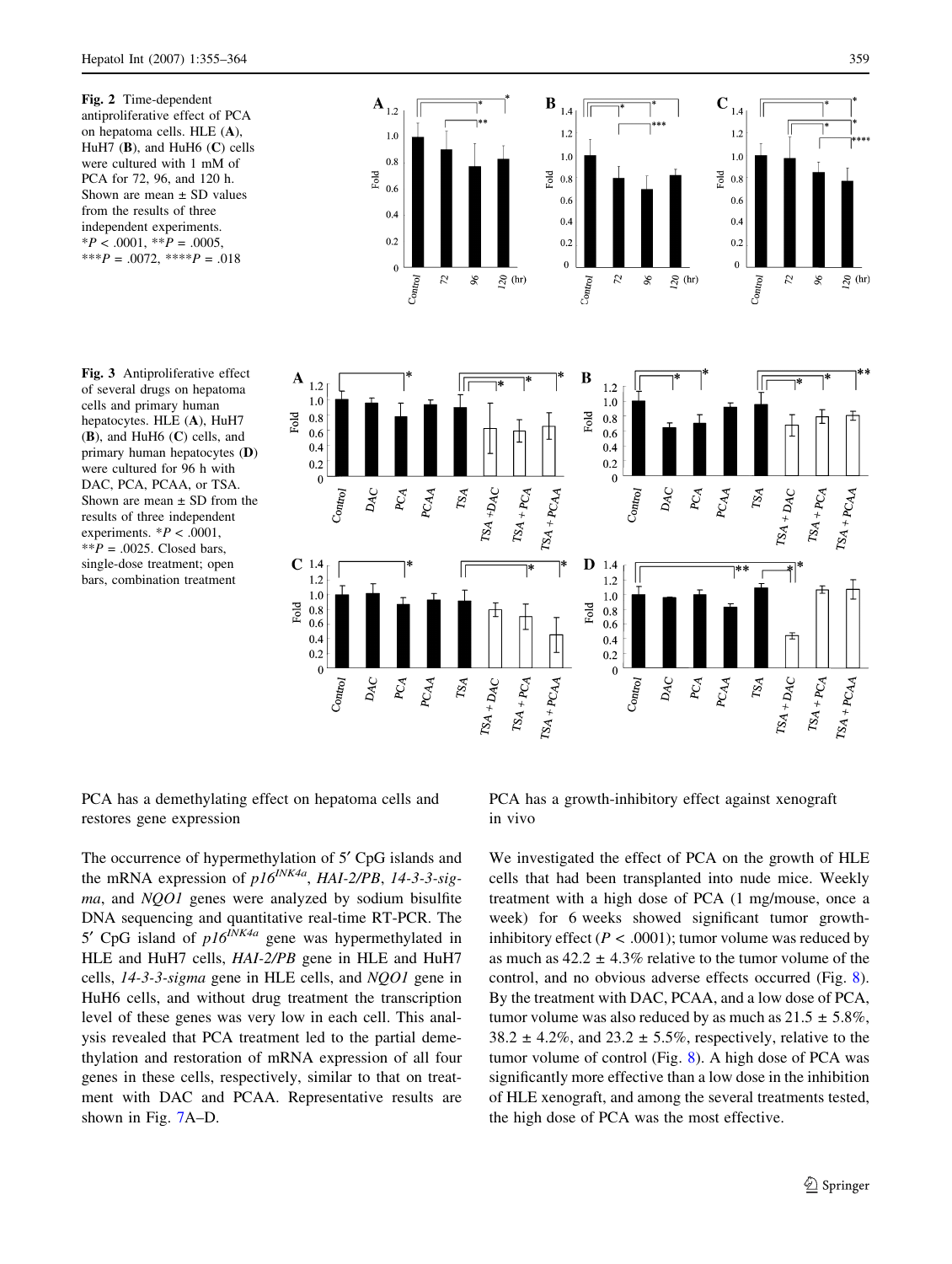<span id="page-5-0"></span>

Fig. 4 Apoptotic effect of several drugs. HLE cells were cultured for 96 h with no drug (control), 1 mM of DAC, 1 mM of PCA, or 1 mM of PCAA. Shown are mean ± SD values from the results of three independent experiments.  $*P < .0001$ 

Fig. 5 Cell cycle analysis of HLE cells (A) and primary human hepatocytes (B) with or without PCA treatment. Histograms represent percentages of cell distributions in indicated stages of cell cycles. Closed bars, without PCA; open bars, with PCA. Shown are mean  $\pm$  SD values from the results of three independent experiments.  $*P = .0024$ ,  $*P = .00138$ 

Fig. 6 Morphological changes in HLE cells. (A) HLE cells cultured for 5 days without drug as control. (B) HLE cells cultured for 5 days with 1 mM of PCA

PCA has a demethylating effect on xenograft tumors

The 5' CpG islands of  $p16^{INK4a}$ , HAI-2/PB, and 14-3-3sigma gene were aberrantly hypermethylated in xenograft tumors of control mice, whereas these genes were partially demethylated in the tumors of PCA-treated mice (Fig. [9](#page-7-0)).

### **Discussion**

Abnormal patterns of DNA methylation in cancer have been recognized for more than 20 years, and the inactivation of tumor suppressor genes through the hypermethylation of the 5<sup>'</sup> CpG islands in gene promoter regions is one of the major features of most human cancers. As opposed to genetic alteration, epigenetic gene silencing through DNA hypermethylation is potentially reversible, and this presents new opportunities for the clinical management of malignant tumors. Two demethylating agents, nucleoside analog 5-azacytidine and DAC, are currently being tested in clinical trials of cancer treatment. However, the clinical utility of these drugs has not been fully realized because of their adverse effects, such as mutagenicity and myelotoxicity [[20\]](#page-9-0). Recently, PCA, known as a local anesthetic, was revealed to be a nonnucleoside inhibitor of DNA methylation and have a growth-inhibitory effect in the human breast cancer cell line, MCF-7 [\[15](#page-8-0)]. In the current study,



we demonstrated that a single dose of PCA also had a growth-inhibitory effect both in vitro and in vivo and that this agent was an inhibitor of DNA methylation in hepatoma cells.

At first, using the MTS assay, we investigated whether PCA reduced the viability of human hepatoma and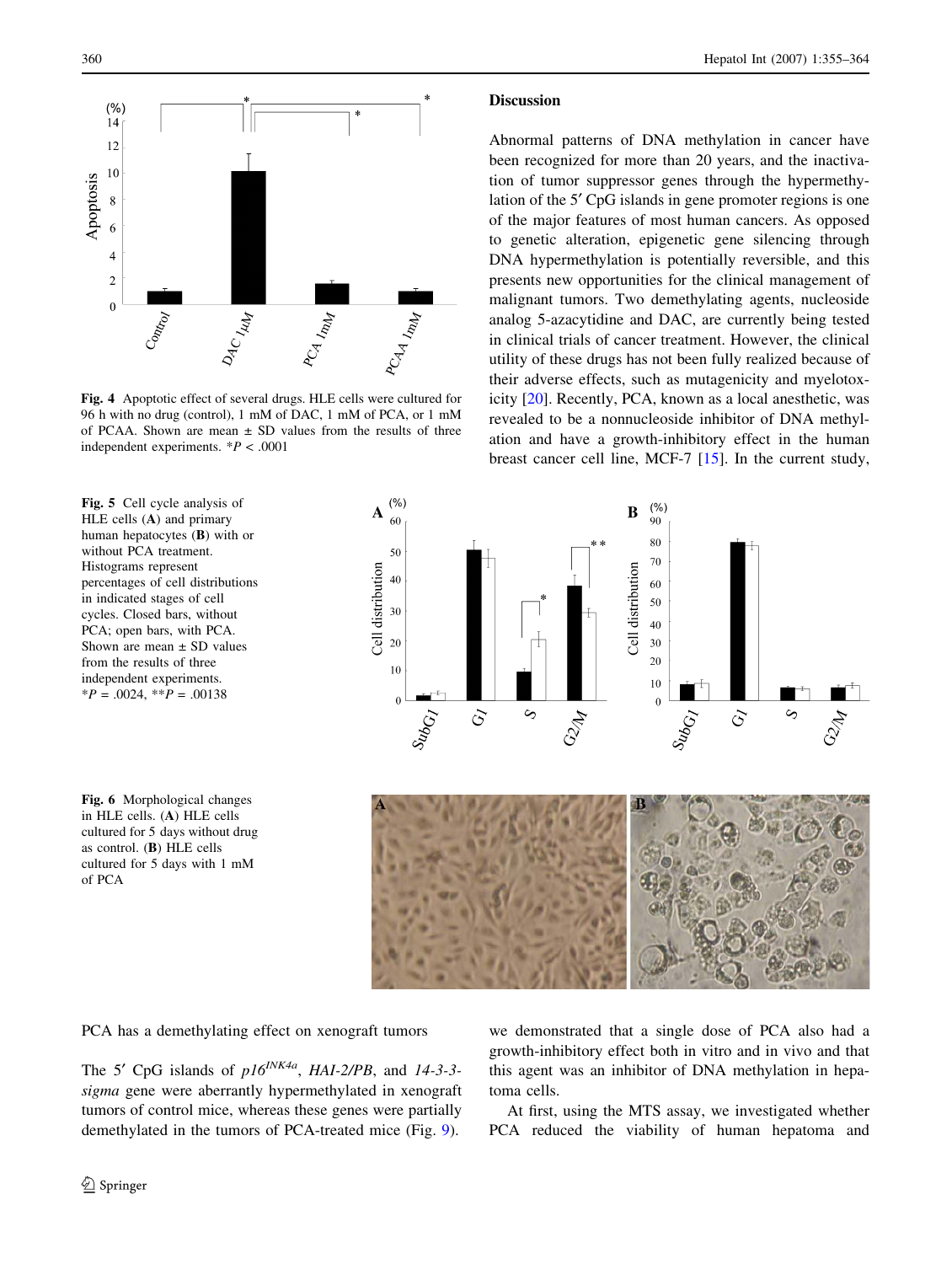<span id="page-6-0"></span>

Fig. 7 Methylation status of 5' CpG island (left panel) and the ratio of mRNA expression (right panel) of  $p16^{INK\hat{A}A}$  gene in HLE cells (A), HAI-2/PB gene in HuH7 cells (B), 14-3-3-sigma gene in HLE cells (C), and NQO1 gene in HuH6 cells (D) to that of  $\beta$ -actin with no drug (control), DAC, PCA, or PCAA detected by sodium bisulfite sequencing or quantitative real-time RT-PCR, respectively. Representative sequence chromatograms of the 5<sup> $\prime$ </sup> CpG islands of the promoter region of  $p16^{INKA}$  in HLE cells treated with no drug or

PCA were also shown at the bottom of Fig. 7A. Underlining indicates methylated CpG dinucleotide (Control) and unmethylated CpG dinucleotide (PCA 1 mM). For methylation analysis, each circle indicates a CpG site in the primary DNA sequence, and each line of circles represents the analysis of a single cloned allele. Closed circles, methylated CpG dinucleotides; open circles, unmethylated CpG dinucleotides. For real-time PCR, mean  $\pm$  SD from the results of three independent experiments are shown

hepatoblastoma cells. Treatment with 1 mM of PCA led to a decrease of viable HLE, HuH7, and HuH6 cells, and PCA reduced the cell viability in a dose- and time-dependent manner in these cells, while no reduction was seen in the viability of HepG2, Hep3B, PLC/PRF/5 cells, and primary human hepatocytes. In particular, 2 mM of PCA treatment showed considerable (less than 25% relative to control) decrease in viable HLE and HuH7 cell numbers, while primary human hepatocytes were entirely unaffected by such high-dose PCA treatment. On the other hand, monotreatment with the drugs exploring epigenetic change, such as DAC, PCAA, and TSA, resulted in reduction of the viability in at most one cell line. These data might indicate that PCA exclusively possesses a growth-inhibitory effect in hepatoma cells among the drugs that elicited epigenetic change.

The combination treatment of TSA and DAC induces more potent apoptosis than the treatment with TSA alone [\[21](#page-9-0)] and has synergistic antineoplastic action on cancer cells through the reactivation of tumor suppressor genes silenced by aberrant DNA hypermethylation [\[22](#page-9-0)]. In our study, the combination treatment of TSA and PCA led to a significant decrease in the number of viable hepatoma cells as well as that of TSA and DAC, with no reduction in the viability of primary human hepatocytes, while the combination treatment of TSA and DAC exhibited a significant reduction in the number of viable primary human hepatocytes. These results suggest that the combination treatment of TSA and PCA appears to be a more promising strategy when considering clinical applications than the combination treatment of TSA and DAC [[23\]](#page-9-0).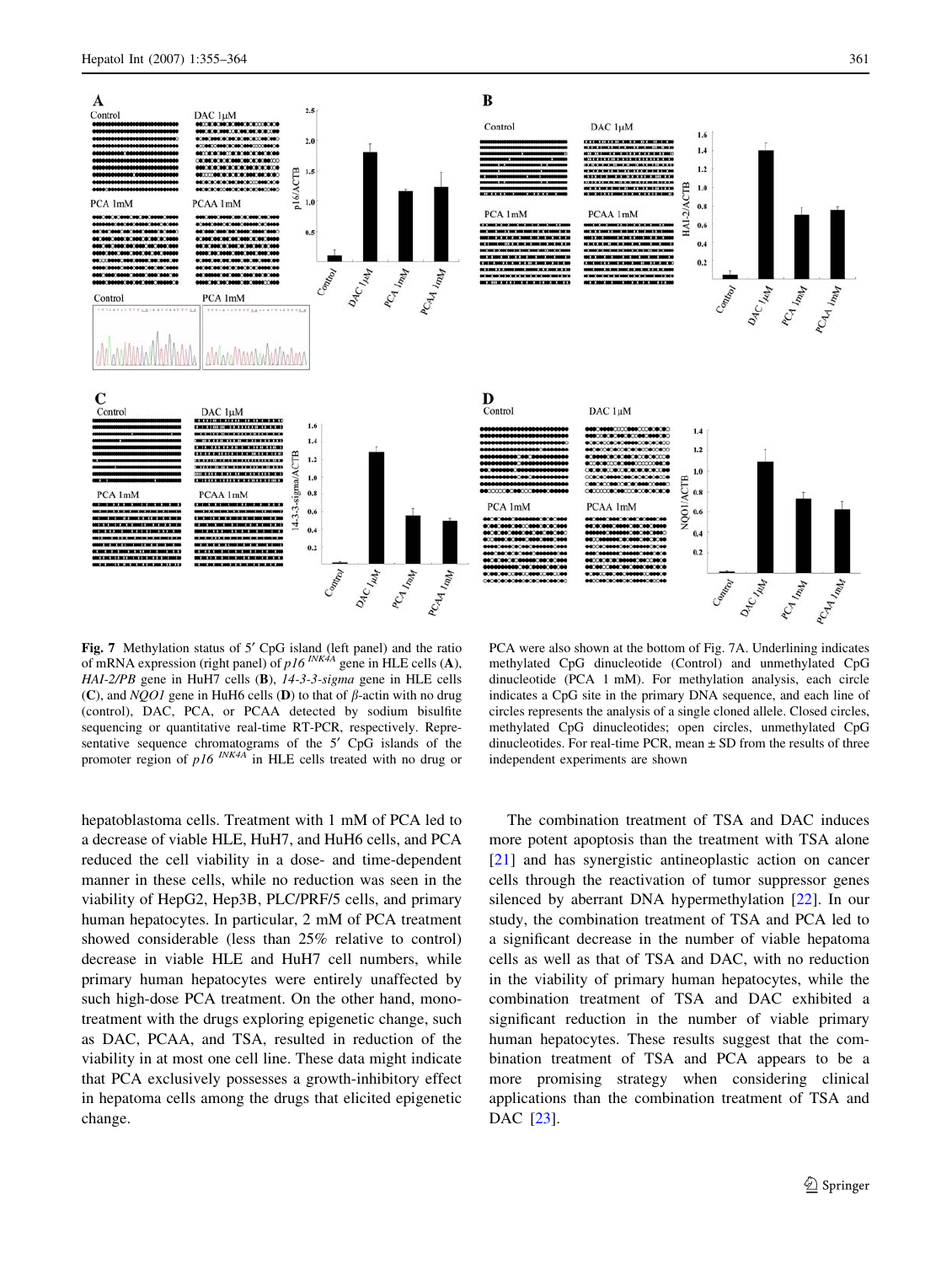<span id="page-7-0"></span>

Fig. 8 Change in HLE xenograft volume in mice treated with several drugs for 6 weeks. Shown are mean  $\pm$  SD values from the results of six mice in each group

Fig. 9 Methylation status of 5<sup> $\prime$ </sup> CpG islands of  $p16^{INK4a}$  (A),  $HAI-2/PB$  (B), and  $14-3-3$ sigma (C) genes in xenografts. Mouse 1, 2, and 3 were treated with saline (control) and mouse 4, 5, and 6 were treated with 1 mg of PCA. Each circle indicates a CpG site in the primary DNA sequence, and each line of circles represents the analysis of a single cloned allele. Closed circles, methylated CpG dinucleotides; open circles, unmethylated CpG dinucleotides

the difference in histological origin of the cell lines might be one. Morphological observation showed that, compared to control, 5 days of PCA treatment led to vacuolation and cell rounding in HLE cells, corresponding with a previous report [\[24](#page-9-0)]. In that report, Yang et al. [\[24](#page-9-0)] stated that PCA could penetrate the cell membrane through the presence of a nonionized weak base and that this led to the induction of vacuolization.

To further investigate the mechanisms of the growthinhibitory effect of PCA, we explored whether PCA had any DNA-demethylating effect on the genes that were previously demonstrated to be inactivated in HCC through DNA hypermethylation— $p16^{INKA}$ , HAI-2/PB, 14-3-3-sigma, and  $NQO1$  genes  $[16–19]$  $[16–19]$  $[16–19]$ —and reactivated these genes. We demonstrated that 1 mM of PCA treatment led to partial DNA demethylation and reactivation of all the genes transcriptionally suppressed through DNA hypermethylation, as did  $1 \mu M$  of DAC and  $1 \mu M$  of PCAA treatment as previously reported [[13,](#page-8-0) [14](#page-8-0), [20\]](#page-9-0), although the



To explore the mechanisms of the growth-inhibitory effect of PCA, we performed a TUNEL assay, FACS analysis, and morphological analysis of PCA-treated cells. By the TUNEL assay, no increase in the apoptotic rate was observed in HLE cells treated with 1 mM of PCA, concordant with previous observation [\[15](#page-8-0)]. FACS analysis revealed that 1 mM of PCA treatment increased S-phase populations and decreased G2/M in HLE cells, while no cell cycle change was found in primary human hepatocytes treated with PCA. These results might indicate that cell cycle inhibition in S phase, but not an apoptotic effect, is one of the mechanisms of the growth inhibition effect of PCA in HLE cells. This is in disagreement with a previous report that showed G2/M cell cycle arrest by PCA treatment [[15\]](#page-8-0). The reasons for this discrepancy are unclear, but

potency of PCA is weaker than that of DAC, a more potent demethylating agent compared with nonnucleoside DNAmethylation inhibitors [[25\]](#page-9-0). Recently, it was reported that treatment with PCA did not induce demethylation in TK6 and HCT116 cells [\[26](#page-9-0)]. On the other hand, PCA treatment led to DNA demethylation in MCF7 cells [\[15](#page-8-0)]. These discrepancies might depend on cell type.

To investigate whether PCA also has growth-inhibitory effect on hepatoma cells in vivo, PCA was administered to nude mice bearing HLE xenograft. PCA showed a significant dose-dependent growth-inhibitory effect. The single administration of DAC or PCAA also had tumor growthinhibitory effect as previously reported [[13,](#page-8-0) [27](#page-9-0), [28](#page-9-0)]. PCAA exhibited a growth-inhibitory effect in hepatoma cells to an extent similar to high-dose PCA treatment, but PCAA also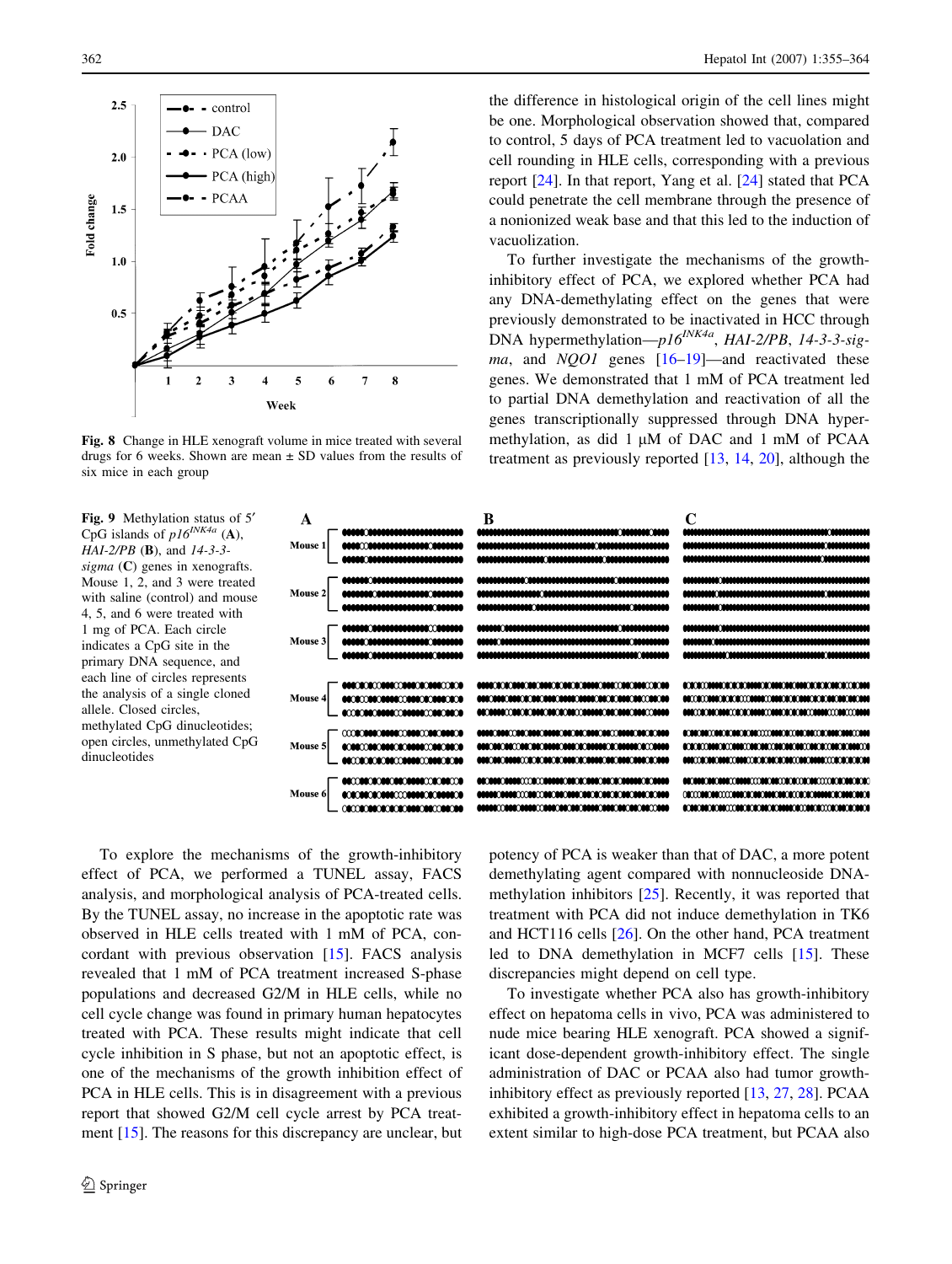<span id="page-8-0"></span>significantly reduced viable primary human hepatocytes in vitro. PCA also led to partial demethylation of tumor suppressor genes in xenograft tumors similarly to that in the cell lines. These findings suggest that PCA is probably safer than PCAA as a new demethylating agent.

Local anesthetics, including PCA, alter surface membrane characteristics that lead to permeability of large molecules [\[29](#page-9-0), [30\]](#page-9-0). In addition, these drugs have been shown to induce vacuoles within the cell cytoplasm [[24\]](#page-9-0) and interfere with intracellular microtubule function [\[31](#page-9-0)]. It has been reported that PCA could enhance the antitumor activity of chemotherapeutic agents such as bleomycin and cisplatin, as well as of hyperthermia [[32–34\]](#page-9-0), and this effect might be due to the above-stated property of PCA.

Although these properties of PCA, such as demethylation, cell cycle arrest, and inhibition of microtubule function, are universal and not specific to certain cell lines, PCA showed growth-inhibitory effect on only three cell lines and no effect on three other hepatoma cell lines, HepG2, Hep3B, and PLC/PRF/5, nor on primary human hepatocytes, in our study. Our data using cDNA microarray showed that the number of upregulated (ratio  $> 2.0$ ) genes in primary human hepatocytes with PCA treatment is significantly fewer than that of PCA-treated HLE, HuH7, and HuH6 cells. In addition, the number of downregulated  $(ratio < 0.5)$  genes in primary human hepatocytes with PCA treatment is also significantly fewer than that of PCAtreated HLE, HuH7, and HuH6 cells (unpublished data). These data indicated that treatment with PCA has little influence on gene expression change in primary human hepatocytes. Although the expression profiles of HepG2, Hep3B, and PLC/PRF/5 treated with PCA were not investigated, the differences in influence on gene expression change might be one of the reasons why the sensitivities to PCA differed among cell lines.

Most HCC cases arise in the setting of chronic hepatitis virus infection [[35\]](#page-9-0), but the molecular pathogenesis of HCC is complex and has not yet been fully elucidated. Epigenetic alteration, such as aberrant DNA methylation, is a hallmark of cancer [1], and inactivation of several tumor suppressor genes, such as E-cadherin,  $p16^{INK4a}$ , SOCS, 14-3-3 sigma, and GSTP1, through DNA hypermethylation, was also reported in HCC [16, [18,](#page-9-0) [36–39\]](#page-9-0). So, the antitumor effect of PCA in vitro and in vivo might be exerted through the reactivation of tumor suppressor genes by DNA demethylation in addition to several other functions, such as alteration of membrane permeability and interference of microtubule function. Moreover, PCA may modulate immune systems by the demethylation of T cells as well as PCAA [11] and it may lead to reinforcement of immune surveillance by T cell reactivation. Concentrations of PCA similar to those employed in our study are achievable in humans [\[40](#page-9-0)].

In conclusion, PCA, used as a local anesthetic for a long time, may be a safe candidate for future HCC therapies based on epigenomics.

#### References

- 1. Herman JG. Hypermethylation of tumor suppressor genes in cancer. Semin Cancer Biol 1999;9:359–67
- 2. Barlow DP. Gametic imprinting in mammals. Science 1995;270:1610–13
- 3. Goto T, Monk M. Regulation of X-chromosome inactivation in development in mice and humans. Microbiol Mol Biol Rev 1998;62:362–78
- 4. Esteller M, Herman JG. Cancer as an epigenetic disease: DNA methylation and chromatin alterations in human tumours. J Pathol 2002;196:1–7
- 5. Baylin SB, Herman JG, Graff JR, Vertino PM, Issa JP. Alterations in DNA methylation: a fundamental aspect of neoplasia. Adv Cancer Res 1998;72:141–96
- 6. Jones PA, Laird PW. Cancer epigenetics comes of age. Nat Genet 1999;21:163–7
- 7. Bender CM, Pao MM, Jones PA. Inhibition of DNA methylation by 5-aza-2¢-deoxycytidine suppresses the growth of human tumor cell lines. Cancer Res 1998;58:95–101
- 8. Petti MC, Mandelli F, Zagonel V, De Gregoris C, Merola MC, Latagliata R, et al. Pilot study of 5-aza-2'-deoxycytidine (Decitabine) in the treatment of poor prognosis acute myelogenous leukemia patients: preliminary results. Leukemia 1993;7 Suppl 1:36–41
- 9. Schwartsmann G, Fernandes MS, Schaan MD, Moschen M, Gerhardt LM, Di Leone L, et al. Decitabine (5-aza-2'-deoxycytidine; DAC) plus daunorubicin as a first line treatment in patients with acute myeloid leukemia: preliminary observations. Leukemia 1997;11 Suppl 1:S28–31
- 10. Jones PA, Taylor SM. Cellular differentiation, cytidine analogs and DNA methylation. Cell 1980;20:85–93
- 11. Scheinbart LS, Johnson MA, Gross LA, Edelstein SR, Richardson BC. Procainamide inhibits DNA methyltransferase in a human T cell line. J Rheumatol 1991;18:530–4
- 12. Yung R, Chang S, Hemati N, Johnson K, Richardson B. Mechanisms of drug-induced lupus. IV. Comparison of procainamide and hydralazine with analogs in vitro and in vivo. Arthritis Rheum 1997;40:1436–43
- 13. Lin X, Asgari K, Putzi MJ, Gage WR, Yu X, Cornblatt BS, et al. Reversal of GSTP1 CpG island hypermethylation and reactivation of pi-class glutathione S-transferase (GSTP1) expression in human prostate cancer cells by treatment with procainamide. Cancer Res 2001;61:8611–6
- 14. Segura-Pacheco B, Trejo-Becerril C, Perez-Cardenas E, Taja-Chayeb L, Mariscal I, Chavez A, et al. Reactivation of tumor suppressor genes by the cardiovascular drugs hydralazine and procainamide and their potential use in cancer therapy. Clin Cancer Res 2003;9:1596–603
- 15. Villar-Garea A, Fraga MF, Espada J, Esteller M. Procaine is a DNA-demethylating agent with growth-inhibitory effects in human cancer cells. Cancer Res 2003;63:4984–9
- 16. Liew CT, Li HM, Lo KW, Leow CK, Chan JY, Hin LY, et al. High frequency of p16INK4A gene alterations in hepatocellular carcinoma. Oncogene 1999;18:789–95
- 17. Fukai K, Yokosuka O, Chiba T, Hirasawa Y, Tada M, Imazeki F, et al. Hepatocyte growth factor activator inhibitor 2/placental bikunin (HAI-2/PB) gene is frequently hypermethylated in human hepatocellular carcinoma. Cancer Res 2003;63:8674–9